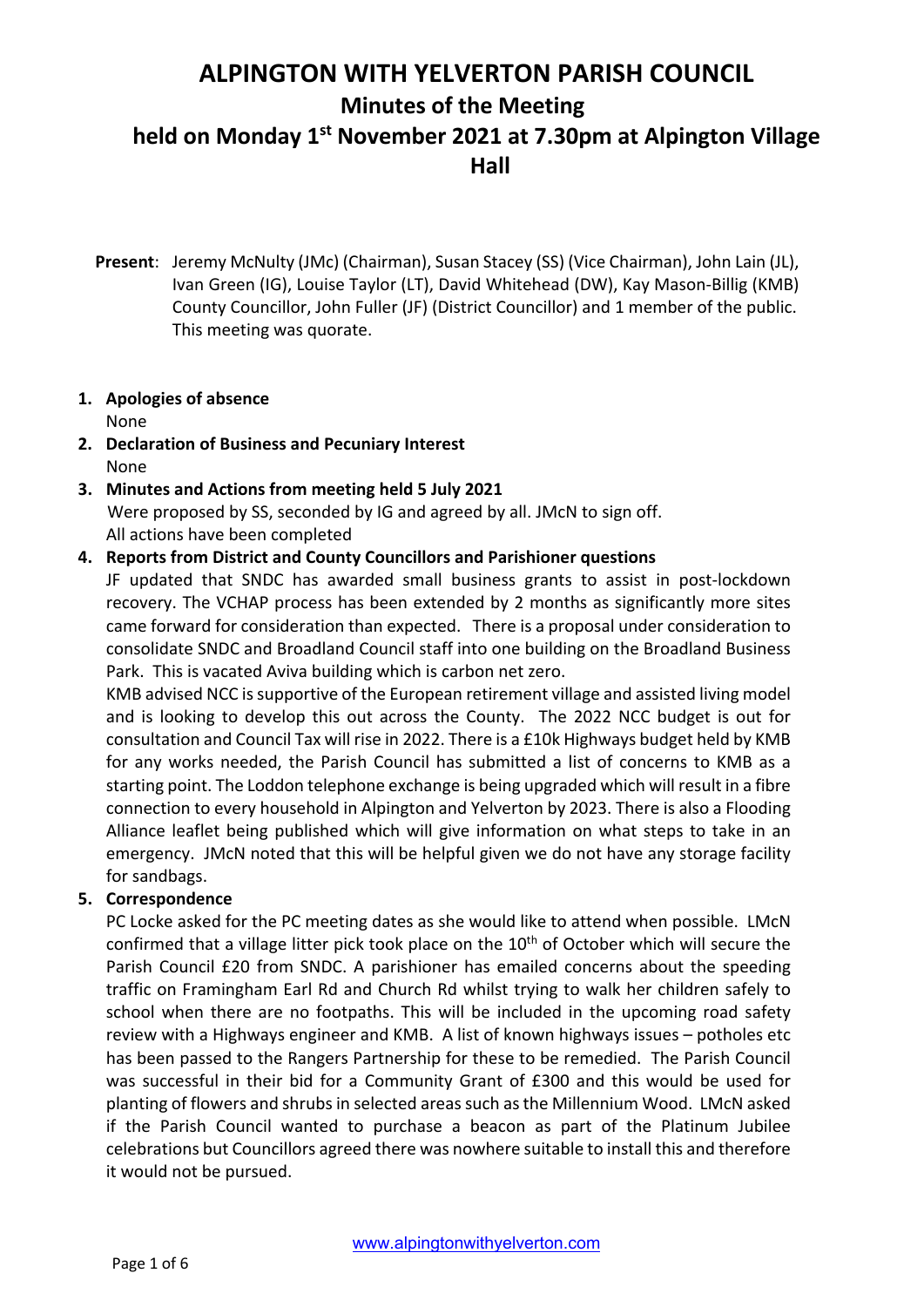| <b>Main Account</b> |                           |               |               |  |  |
|---------------------|---------------------------|---------------|---------------|--|--|
| <b>Date</b>         |                           | <b>Amount</b> | <b>Totals</b> |  |  |
| 3 July 21           | <b>Balance b/f</b>        | £7,135.17     |               |  |  |
|                     | <b>Payments</b>           |               |               |  |  |
| 28 July 21          | Clerk Salary & expenses   | £180.05       |               |  |  |
| 28 July 21          | <b>HMRC PAYE</b>          | £41.60        |               |  |  |
| 30 July 21          | Ashfords                  | £252.00       |               |  |  |
| 4 Aug 21            | <b>K</b> Parfitt          | £170.00       |               |  |  |
| 18 Aug 21           | Village Hall rental       | £80.00        |               |  |  |
| 27 Aug 21           | Clerk Salary & expenses   | £179.45       |               |  |  |
| 27 Aug 21           | <b>HMRC PAYE</b>          | £41.40        |               |  |  |
| 31 Aug 21           | PKF Littlejohn            | £240.00       |               |  |  |
| 31 Aug 21           | Ashfords                  | £252.00       |               |  |  |
| 2 Sept 21           | <b>K</b> Parfitt          | £235.00       |               |  |  |
| 7 Sept 21           | David Bracey              | £168.00       |               |  |  |
| 23 Sept 21          | John Lain paint play area | £20.99        |               |  |  |
| 23 Sept 21          | John Lain hinge play area | £3.15         |               |  |  |
| 29 Sept 21          | Clerk Salary & expenses   | £186.99       |               |  |  |
| 29 Sept 21          | <b>HMRC PAYE</b>          | £41.60        |               |  |  |
| 4 Oct 21            | Domain renewal            | £15.00        |               |  |  |
| 4 Oct 21            | Ashfords                  | £252.00       |               |  |  |
| 12 Oct 21           | Insurance renewal         | £2039.54      |               |  |  |
| 20 Oct 21           | <b>Norfolk Trees</b>      | £120.00       |               |  |  |
| 28 Oct 21           | J McNulty APM biscuits    | £12.00        |               |  |  |
|                     |                           |               | £4530.77      |  |  |
|                     | <b>Receipts</b>           |               |               |  |  |
| 20 Aug 21           | Community benefit award   | £300.00       |               |  |  |
| 23 Sept 21          | Football club rent        | £416.60       |               |  |  |
| 23 Sept 21          | Football club sublet      | £7.50         |               |  |  |
| 6 Oct 21            | Village Hall insurance    | £1172.55      |               |  |  |
| 6 Oct 21            | Football club insurance   | £326.07       |               |  |  |
| 6 Oct 21            | Precept                   | £4046.00      |               |  |  |
| 28 Oct 21           | VAT reclaim               | £312.50       |               |  |  |
|                     |                           |               | £6581.22      |  |  |
| 14 Oct 21           | <b>Balance c/f</b>        | £9185.62      |               |  |  |

www.alpingtonwithyelverton.com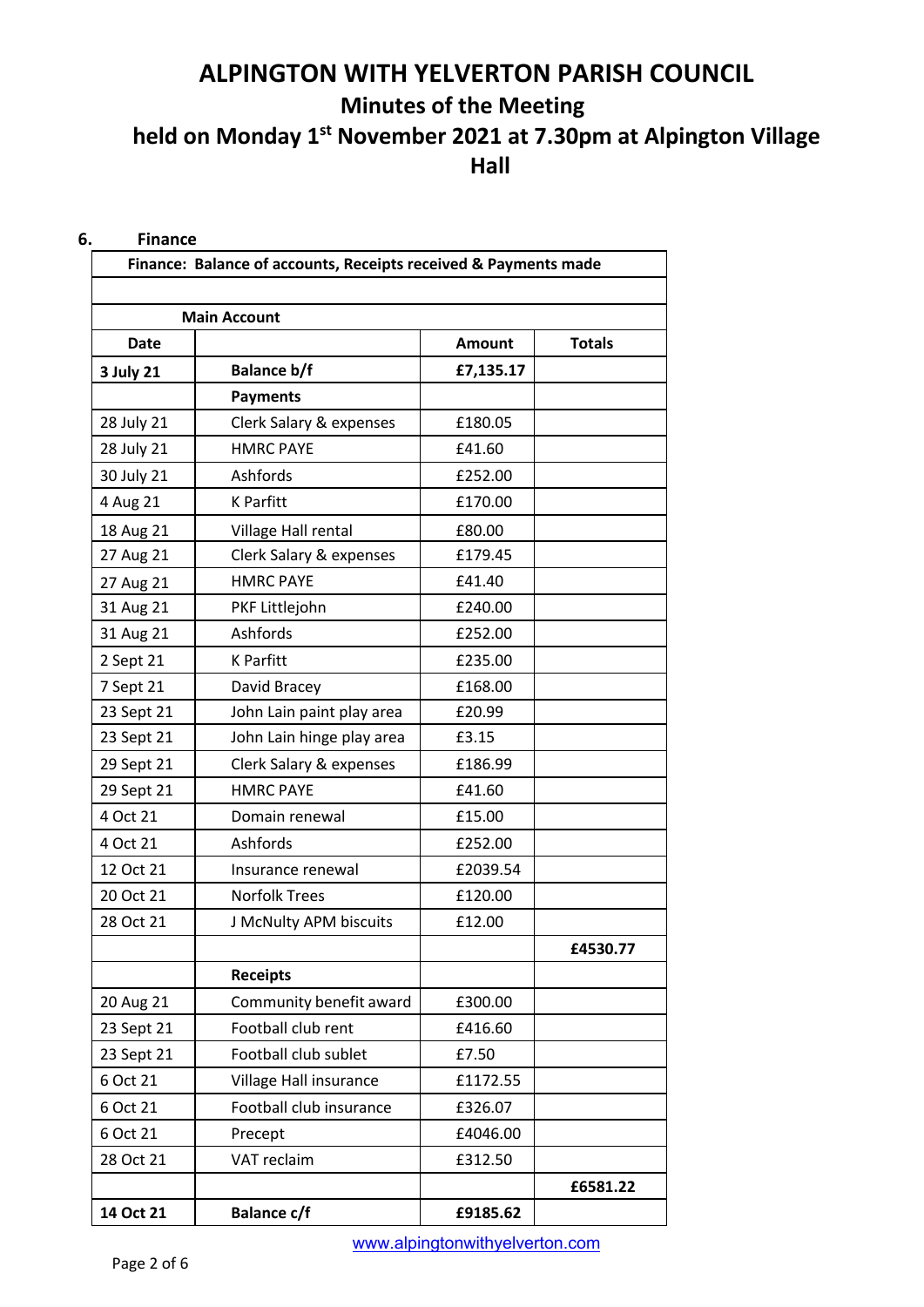| <b>CBF Account</b>                                                                      |                    |               |               |  |  |  |
|-----------------------------------------------------------------------------------------|--------------------|---------------|---------------|--|--|--|
| Date                                                                                    |                    | <b>Amount</b> | <b>Totals</b> |  |  |  |
| <b>3 July 21</b>                                                                        | <b>Balance b/f</b> | £13,225.64    |               |  |  |  |
|                                                                                         | <b>Payments</b>    |               |               |  |  |  |
| 29 Sept 21                                                                              | Platinum Jubilee   | £50.00        |               |  |  |  |
|                                                                                         |                    |               | £50.00        |  |  |  |
|                                                                                         | <b>Receipts</b>    |               |               |  |  |  |
| 25 Aug 21                                                                               | Solar Farm revenue | £10,041.89    |               |  |  |  |
| 28 Oct 21                                                                               | VAT reclaim        | £46.94        |               |  |  |  |
|                                                                                         |                    |               | £10,088.83    |  |  |  |
| 14 Oct 21                                                                               | <b>Balance c/f</b> | £23,264.47    |               |  |  |  |
| N.B Balance c/f includes a maximum committed spend of £4,748.29 to<br>unpaid CBF awards |                    |               |               |  |  |  |
| <b>CIL Account</b>                                                                      |                    |               |               |  |  |  |
| Date                                                                                    |                    | Amount        | <b>Totals</b> |  |  |  |
| 3 July 21                                                                               | <b>Balance c/f</b> | £3,367.22     |               |  |  |  |
| 14 Oct 21                                                                               | <b>Balance c/f</b> | £3,367.22     |               |  |  |  |

# **7. Planning Applications**

| <b>Application</b><br>Ref<br>୍ଷ &<br>Date | <b>Address and Proposal</b>                                                                                                                                                                                                                                                                                                                   | P/Council<br><b>Decision</b> | S/Norfolk<br><b>Decision</b> |
|-------------------------------------------|-----------------------------------------------------------------------------------------------------------------------------------------------------------------------------------------------------------------------------------------------------------------------------------------------------------------------------------------------|------------------------------|------------------------------|
| 2019/1593                                 | Land South of Burgate Lane, Poringland<br>Outline planning application for the erection of up to 98 residential<br>dwellings including 5 live/work units, structural planting and<br>landscaping and a sustainable drainage system (SuDs) with a vehicular<br>access point from Burgate Lane. All matters reserved expect means of<br>access. | Refused                      | Refused                      |
| 2020/2055                                 | Agricultural Building North of Church Meadow Lane Alpington Norfolk<br>Notification for prior approval for a proposed change of use and<br>associated building works of agricultural building to 2 new dwelling<br>houses (QA &QB)                                                                                                            | Refused                      | Withdrawn                    |
| 2019/1027                                 | Dairy Farm Reeders Lane Alpington NR14 7NW<br>Variation of condition 2 amended design of permission                                                                                                                                                                                                                                           | Approved                     | Approved                     |
| 2019/1028                                 | Dairy Farm Reeders Lane Alpington NR14 7NW<br>Minor alterations to listed building consent                                                                                                                                                                                                                                                    | Approved                     | Approved                     |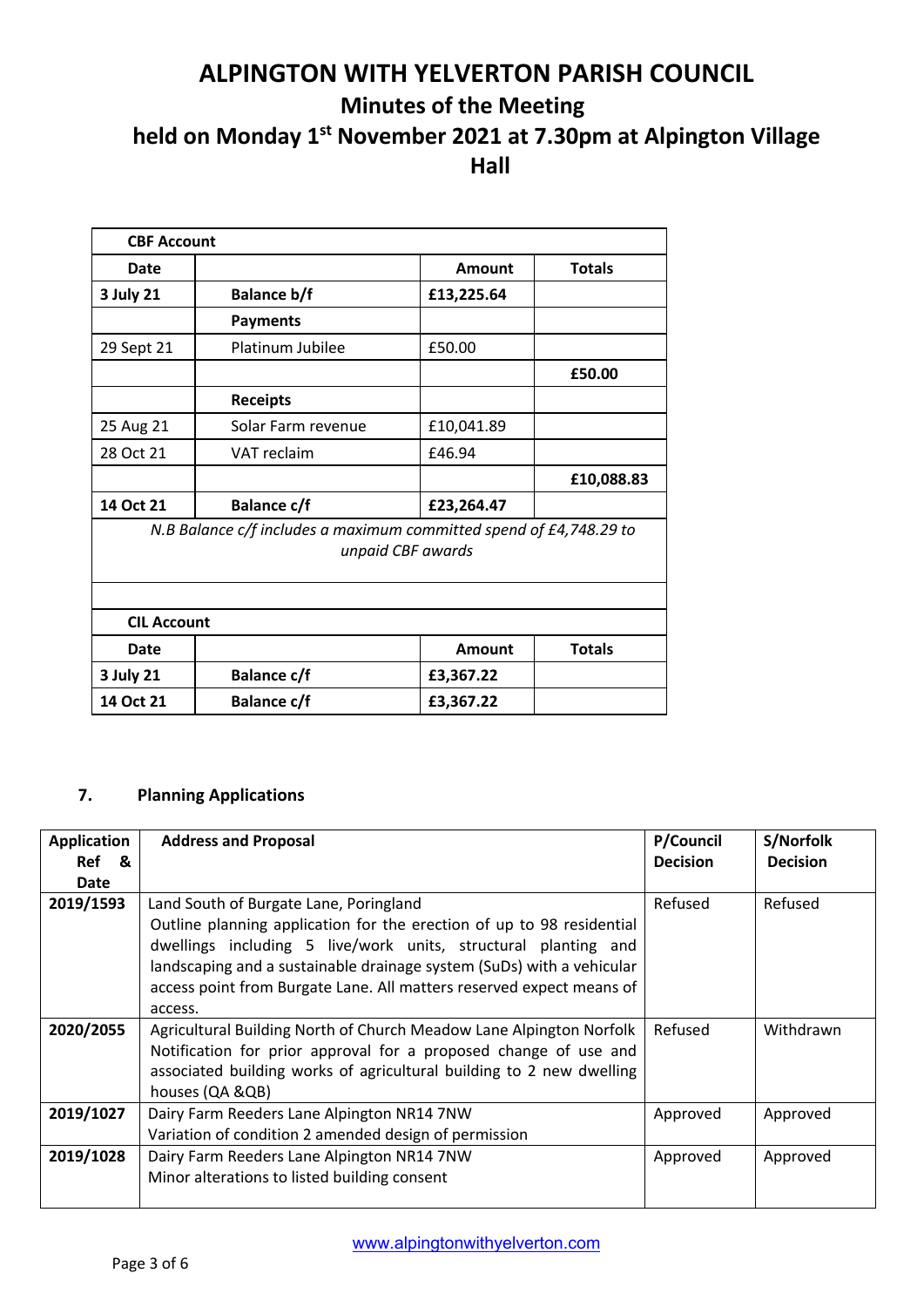**Hall**

| 2021/1144 | Dairy Farm Reeders Lane Alpington NR14 7NW                              | Approved | Approved |
|-----------|-------------------------------------------------------------------------|----------|----------|
|           | Remodelling of existing garden room; changes to internal ground floor   |          |          |
|           | and first floor layouts; new roof lights, window openings and changes   |          |          |
|           | to existing window openings; new downstairs toilet.                     |          |          |
| 2021/1030 | East View Back Road Yelverton NR14 7GF                                  | Approved | Pending  |
|           | Demolition of existing dwelling and structures and replace with 2       |          |          |
|           | storey dwelling with attached garage and annexe, including relocation   |          |          |
|           | of existing access                                                      |          |          |
| 2021/1158 | Inglewood Church Road Yelverton NR14 7PB                                | Approved | Approved |
|           | Proposed installation of window to the side of property                 |          |          |
| 2021/1369 | Unit 1 Durham Farm Burgate Lane Alpington                               | Approved | Approved |
|           | Removal of asbestos roof and replacing with dark green steel roof on    |          |          |
|           | outbuilding                                                             |          |          |
| 2021/1378 | The Tithe Barn Framingham Earl Rd Yelverton NR14 7PD                    | Approved | Approved |
|           | Certificate of lawful use existing of land being used as residential    |          |          |
|           | garden                                                                  |          |          |
| 2021/1379 | The Tithe Barn Framingham Earl Rd Yelverton NR14 7PD                    | Approved | Approved |
|           | Certificate of existing use of office building in which has existed and |          |          |
|           | been used as a home office                                              |          |          |
| 2021/1377 | The Tithe Barn Framingham Earl Rd Yelverton NR14 7PD                    | Approved | Approved |
|           | Retention of existing car port                                          |          |          |
| 2021/1512 | Fortune Paddocks Burgate Lane Alpington NR14 7NP                        | Approved | Approved |
|           | New steel framed general purpose agricultural building                  |          |          |
| 2021/1679 | The Old Hall Nichols Road Alpington NR14 7NF                            | Rejected | Pending  |
|           | Erection of entrance gates, brick piers and supporting walls            |          |          |
| 2021/1989 | 24 Church Meadow Alpington NR14 7NY                                     | Approved | Approved |
|           | Single storey extension to existing annexe                              |          |          |
| 2021/2209 | Stacey Cottage Reeders Lane Alpington NR14 7NW                          | Approved | Pending  |
|           | Erection of new porch, garden wall and greenhouse                       |          |          |
| 2021/2210 | Stacey Cottage Reeders Lane Alpington NR24 7NW                          | Approved | Pending  |
|           | Erection of new porch, garden wall and greenhouse (listed building      |          |          |
|           | consent)                                                                |          |          |
| 2021/2359 | Adderbury House Church Road, Yelverton NR14 7PB                         | Pending  | Pending  |
|           | Front porch extension and internal alterations to dwelling              |          |          |

JF left the meeting at 20:05

# **8. Community Benefit Fund**

The 2021 applications have been shared with Councillors. DW confirmed that the village school is not submitting an application. Councillors will review the applications based on whether they support/decline or need additional information. The Councillors reviewed the ringfenced funds from 2020 and agreed that the Village Hall goal posts, the pond, and the hardship fund would continue to be ringfenced. The Football Club screening of £1074.75 would revert to the "pot" as an alternative solution has been found. The Girl Guide balance of funding will transfer to the hardship fund and any further need for funding from them can be drawn from this.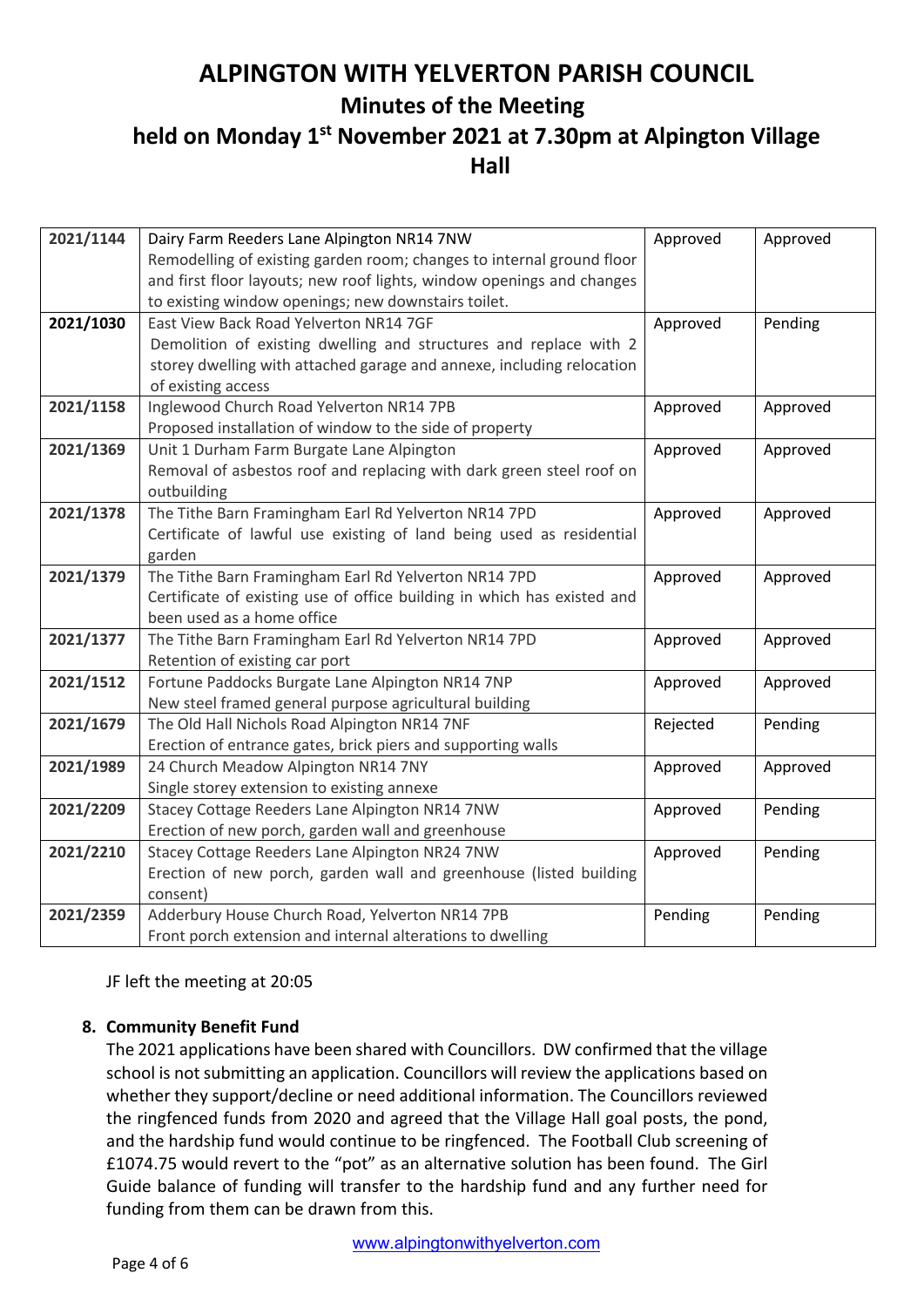## **9. Highways – speed camera, parking, roadworks etc**

JMcN reminded that the monthly data from the speed camera is shared on the webpage as well as to Councillors. A new battery will need to be purchased as one is failing. **LMcN** will capture an image of the van that parks too close to the school crossroads, often on the path and send to KMB to speak with Loddon police.

JMcN confirmed that he had sent a list of highway issues to KMB together with possible solutions e.g. reduced speed through the village, extending the speed limit restrictions, a footpath or marked walkway from Framingham Earl Road to the school and gateway signage on Mill Rd. *KMB* advised that she will speak with Highways to arrange a walk round the villages with Councillors to assess the issues.

## **10. Website**

Matt Hyde updated that the alpingtonwithyelverton.com website has c.300 subscribers. Traffic is driven by the articles published. The content is received by Matt who then publishes it. Matt advised that whilst he encourages groups to provide him with news or to have ownership of the publishing of their news there doesn't seem to be the appetite to do this. *LMcN* will speak with the WOF pub to suggest they provide Matt with their Facebook notifications. Matt will speak again to the football club for the football fixtures and to see if they produce match report which could be published.

KMB left the meeting at 20:55

# **11. Reports**

#### **Village School**

*DW* will remind the Head that they can submit articles to the website for publicity e.g. Mindful Men 5-a-side competition.

#### **Village Hall Committee**

*DW* updated that Cottontails are not using the Village Hall as it is currently closed to them and that he will be speaking to them to update on their request for higher fencing following David Bracey's Safety Inspection Report.

#### **Tree warden**

LT reported Norfolk Trees have provided a report with recommendations on the Garrick Field Veteran Oak but that there is no immediate need for work to be undertaken. The report has been sent to Imogen Mole SNDC who will look at the Oak again in the autumn as at first read she believes the Norfolk Trees recommendation for a reduction in the canopy is excessive.

It was agreed that the Parish Council would not be requesting any of the free trees being made available through various initiatives currently running due to a lack of suitable sites

## **Play Area Monthly Inspection**

DW updated that JL has painted the inside of the gates and replaced damaged hinges, work that was identified in the 2021 H&S audit and that the play area is very well used. The signage on the gates needs consolidating to avoid duplication and to be replaced with permanent signage in the new year. DW reminded that he has spare matting from the play area at home. It was agreed that some of this could be installed by the play area gates and at the pond so it should not be given away. JMcN reminded that Kevin Parfitt is